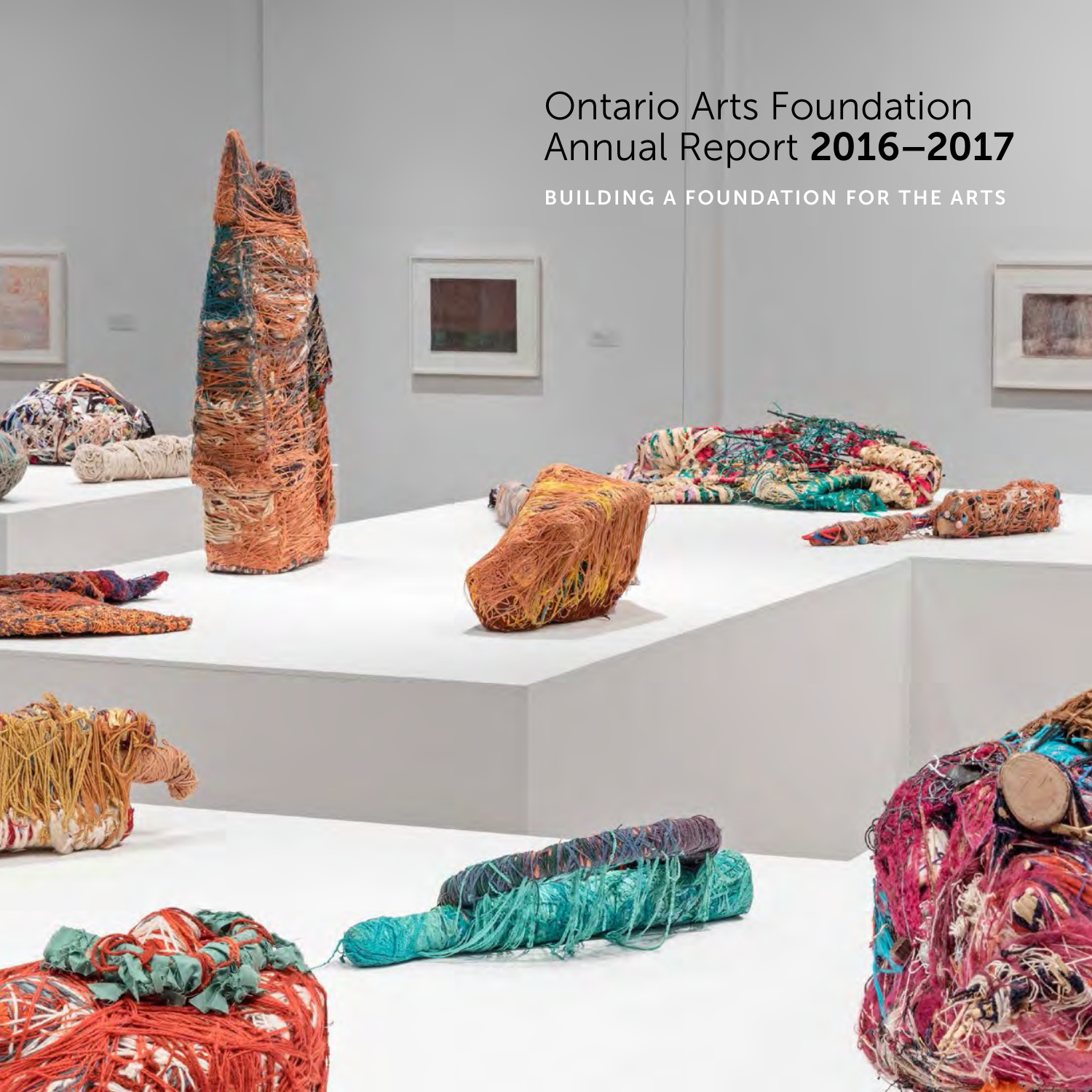At our year-end in March 2017, the Ontario Arts Foundation achieved a number of milestones. To recognize our 25th anniversary, the Board of Directors approved a special distribution of \$275,000 to all arts organizations participating in the Arts Endowment Fund program with a fund at the Ontario Arts Foundation. We also acknowledged the contributions of our longest serving board member, Michael Koerner who stepped down after 20 years as Director and Treasurer.

Other milestones included the 40th anniversary of the Ruth and Sylvia Schwartz Children's Book awards, and the 10th anniversary of the Virginia and Myrtle Cooper award in costume design. The inaugural \$5,000 Mary Jolliffe Award for Senior Arts Administrators was awarded this year to Vivienne Muhling.

The unique mission of the Ontario Arts Foundation, founded on supporting the arts in Ontario, continues to attract arts philanthropists wanting to honour an art form or arts discipline, as well as arts organizations looking to invest resources required for various purposes other than daily operations. New funds and contributions to existing funds amounted to approximately \$900,000 over the year. Total Assets Under Administration were \$77 million at year-end, invested on behalf of 320 arts organizations and private funds.

The Board's stewardship of assets continues to generate positive investment results. One year returns were 9.7%, and over 5 years capital has been preserved and grown by 10.9%. This growth provided the Board with the flexibility required to maintain a 4.5% payout for 2017, resulting in increased income for all arts organizations. Total disbursements grew to \$3.5 million, including \$325,000 in the form of awards and scholarships.

We are pleased to be able to support Ontario arts organizations and artists in providing sound investment management, a stable source of operating income and diverse arts awards across arts disciplines in Ontario. By working closely with our government colleagues, we continue to promote the value and importance of matching programs as a most effective means for building future security through endowment income.

We have long been proud to profile Ontario arts organizations, donors and philanthropists (in the following pages and in other ways) whose financial commitments do so much to support the arts in Ontario.

Alan Walker Executive Director



### From the Executive Director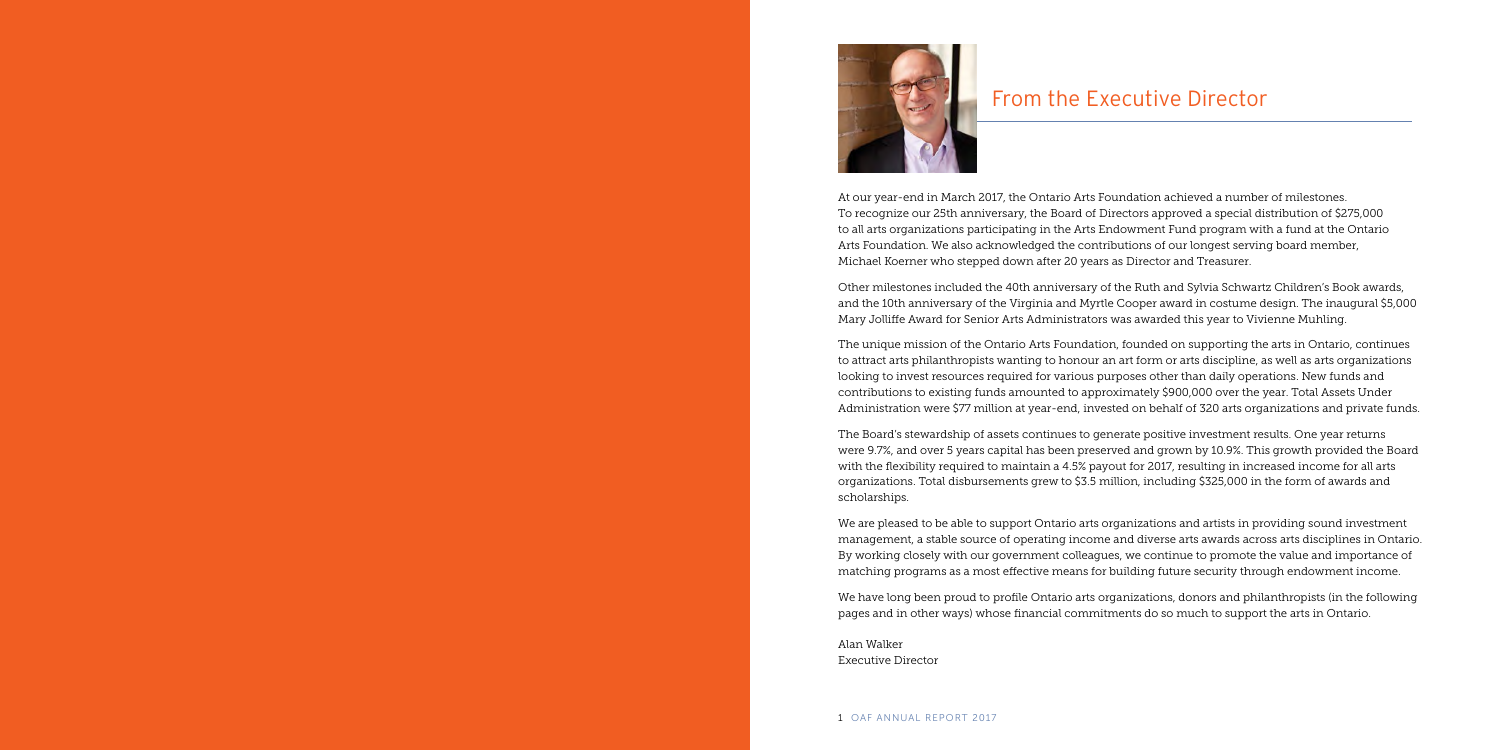# **53.2 million** in endowment income disbursed S900,000 in new contributions & matching grants

### About the Ontario Arts Foundation

The Ontario Arts Foundation was established in 1991 as a public foundation to encourage and facilitate private giving to the arts in Ontario. We are a non-governmental foundation and a registered charity (charitable registration number: 89085 6370 RR0001). We focus on investments to support the arts in Ontario over the long-term.

The work of the Ontario Arts Foundation:

- 1. To receive and manage long-term funds in support of the arts in Ontario.
- 2. To make awards, grants or scholarships for outstanding accomplishments in the arts in Ontario or elsewhere.



### OAF 2016–2017 at a Glance

**325** funds **S77.7 million** in assets **\$325,000** awards paid out

LEFT: HOT DOCS FESTIVAL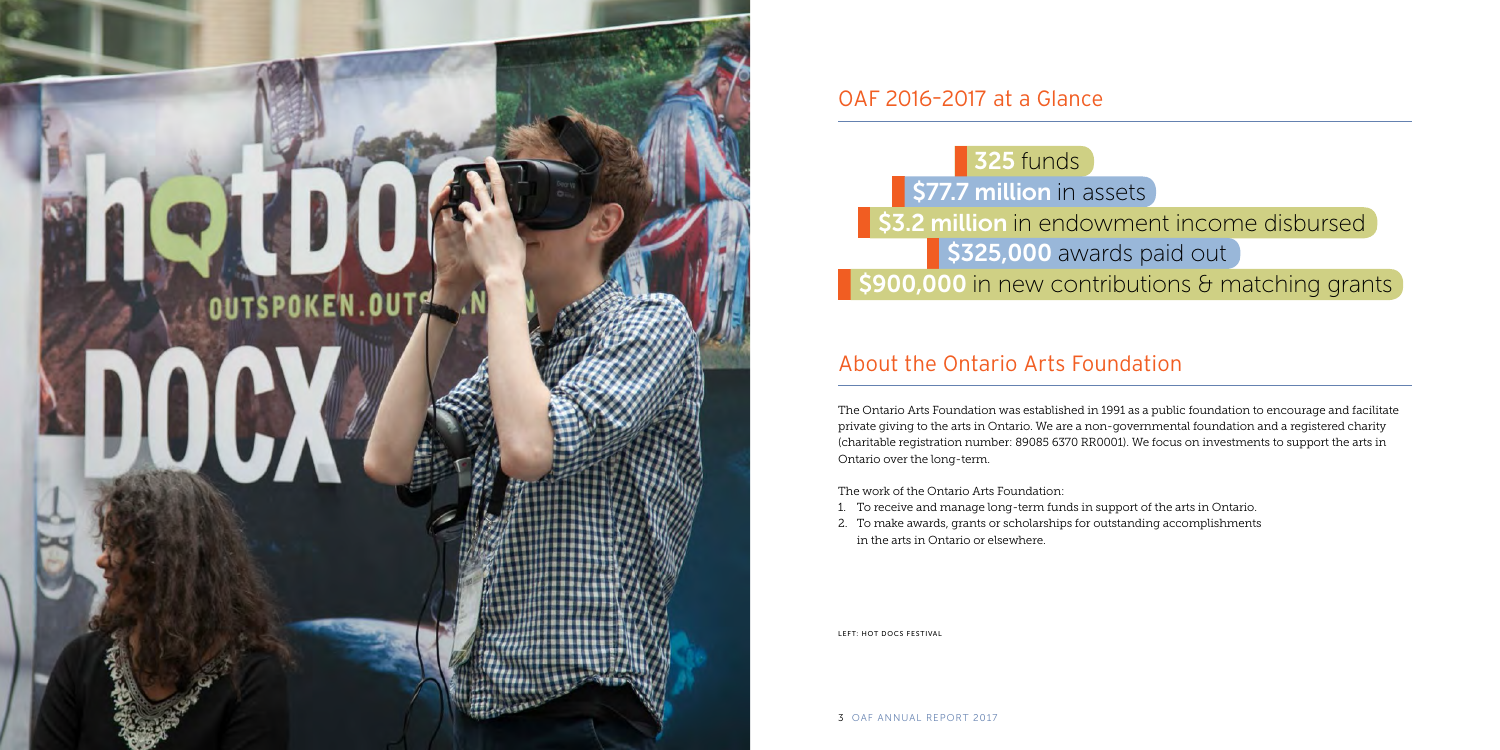## Awards and Grants from Private Funds 2016–2017

| Fund                                                                         | <b>Award Recipient</b>                                                                                                                                                         | <b>Amount</b>                             |
|------------------------------------------------------------------------------|--------------------------------------------------------------------------------------------------------------------------------------------------------------------------------|-------------------------------------------|
| Louis Applebaum Composers Award                                              | Alice Ping Yee Ho                                                                                                                                                              | 10.000                                    |
| <b>Laura Ciruls Painting Fund</b>                                            | Dorian FitzGerald                                                                                                                                                              | 5,000                                     |
| Virginia and Myrtle Cooper Award in Costume Design                           | Camellia Koo                                                                                                                                                                   | 20,000                                    |
| <b>William and Mary Corcoran Craft Awards</b>                                | Marlene Zagdanski (ceramics); Stephen Dalrymple<br>(furniture); Angela Legere (glass); Kayla Bortolotto (textiles)                                                             | 750<br>each                               |
| <b>Christopher Dedrick Award for Live Musicians in Music Soundtracks</b>     | Janal Bechthold                                                                                                                                                                | 1,200                                     |
| Paul deHueck and Norman Walford Career Achievement Award - Keyboard Artistry | David Braid                                                                                                                                                                    | 20,000                                    |
| Mary Jolliffe Award for Senior Arts Administrators                           | Vivienne Muhling                                                                                                                                                               | 5,000                                     |
| K.M. Hunter Artists Awards                                                   | Penny Couchie (dance); Zoe Whittall (literature); Terril<br>Calder (media arts); Brian Harman (music); Charlotte<br>Corbeil-Coleman (theatre); Christian Chapman (visual arts) | 8,000<br>each                             |
| Hugh D. McKellar Fund                                                        | St. Michael's Choir School<br>Lambton County Music Festival                                                                                                                    | 6,500<br>800                              |
| <b>Ontario Arts Foundation Artist Educator Award</b>                         | Jamaal Rogers                                                                                                                                                                  | 7,500                                     |
| <b>Orford String Quartet Award</b>                                           | Shane Kim                                                                                                                                                                      | 3.000                                     |
| <b>Christina and Louis Quilico Awards</b>                                    | Emily D'Angelo<br>Danika Lorèn<br>Charles Sy                                                                                                                                   | 4,000<br>4,000<br>2.000                   |
| Ruth and Sylvia Schwartz Children's Book Awards                              | Susin Nielsen (Young Adult / Middle Reader Award)<br>Marianne Dubuc (Children's Picture Book Award)                                                                            | 6,000<br>per award                        |
| Tim Sims Encouragement Fund Award for Work in the Comedic Arts               | Robbie Woods (Humber College)<br>Cameron LaPrairie (Second City)                                                                                                               |                                           |
| Gina Wilkinson Prize for an Emerging Female Director                         | Kimberly Rampersad<br>Tamara Brown<br>Kim Harvey<br>Severn Thompson                                                                                                            | 5,000<br>1,000<br>1,000<br>1,000          |
| <b>Fund</b>                                                                  | <b>Grant Recipient</b>                                                                                                                                                         | <b>Amount</b>                             |
| Elizabeth L. Gordon Art Program<br><b>Acquisition Grant</b>                  | Art Museum at the University of Toronto<br>Canadian Clay & Glass Gallery<br><b>Oakville Galleries</b><br><b>Ottawa Art Gallery</b><br><b>Woodstock Art Gallery</b>             | 6,000<br>5,335<br>7,350<br>6,825<br>2,500 |
| <b>Development Grant</b>                                                     | <b>MacLaren Art Centre</b><br><b>Norfolk Arts Centre</b><br><b>Station Gallery</b>                                                                                             | 6,000<br>7.500<br>5,000                   |
| <b>Wuchien Michael Than Fund</b><br><b>Production Grant</b>                  | <b>Cahoots Theatre Projects</b><br><b>Factory Theatre Lab</b><br>Playwrights Theatre Centre                                                                                    | 10,000<br>10,000<br>8,840                 |
| Development Grant - Phase 1                                                  | <b>Black Theatre Workshop</b>                                                                                                                                                  | 500                                       |
| Development Grant - Phase 2                                                  | <b>Cahoots Theatre Projects</b><br><b>Factory Theatre Lab</b><br><b>Concrete Theatre</b><br>Vancouver Asian Canadian Theatre                                                   | 5,000<br>4,972<br>2,000<br>5.000          |

Organizations benefit from leading investment expertise and a diversified portfolio. Our long-term investment objective is to provide a predictable and stable level of income to support the programs and operations of arts organizations.

Endowment income distribution from funds established under the Arts Endowment Fund program and Canadian Heritage Endowment Incentives Component increased by \$200,000 year over year. The Canadian Heritage matching program is ongoing, and eligible arts organizations can receive up to a \$1 match for all funds contributed.

The Arts Endowment Fund program continues to generate positive, sustainable returns. Since 1998, \$67.9 million in endowment income has been directed back to 273 arts organizations in 75 communities across the province. The Government of Ontario's original \$60 million investment in the arts community through matching dollars has generated a 113% return of investment. In the words of one arts manager, "We have been able to rely on receiving an annual return on the endowment fund which has helped us fulfill our commitments.".

In 2016-2017, endowment funds at the Ontario Arts Foundation benefitted from positive investment returns. Market appreciation accounted for over 80% of the increase in the asset base in addition to \$900,000 in new contributions received during the year, bringing the Foundation's total AUM (Assets Under Management) from 72 million to \$77.7 million.

Several new funds were established during the year by arts organizations with existing funds at the Ontario Arts Foundation who sought the Foundation's services for the management of their own reserve managed funds. Organizations are increasingly benefiting from the value of an Ontario Arts Foundation managed fund. Investment of the assets is assumed by the Foundation, pooled for investment purposes and invested with external professional managers.

### Ontario Arts Foundation Endowment Funds at Work

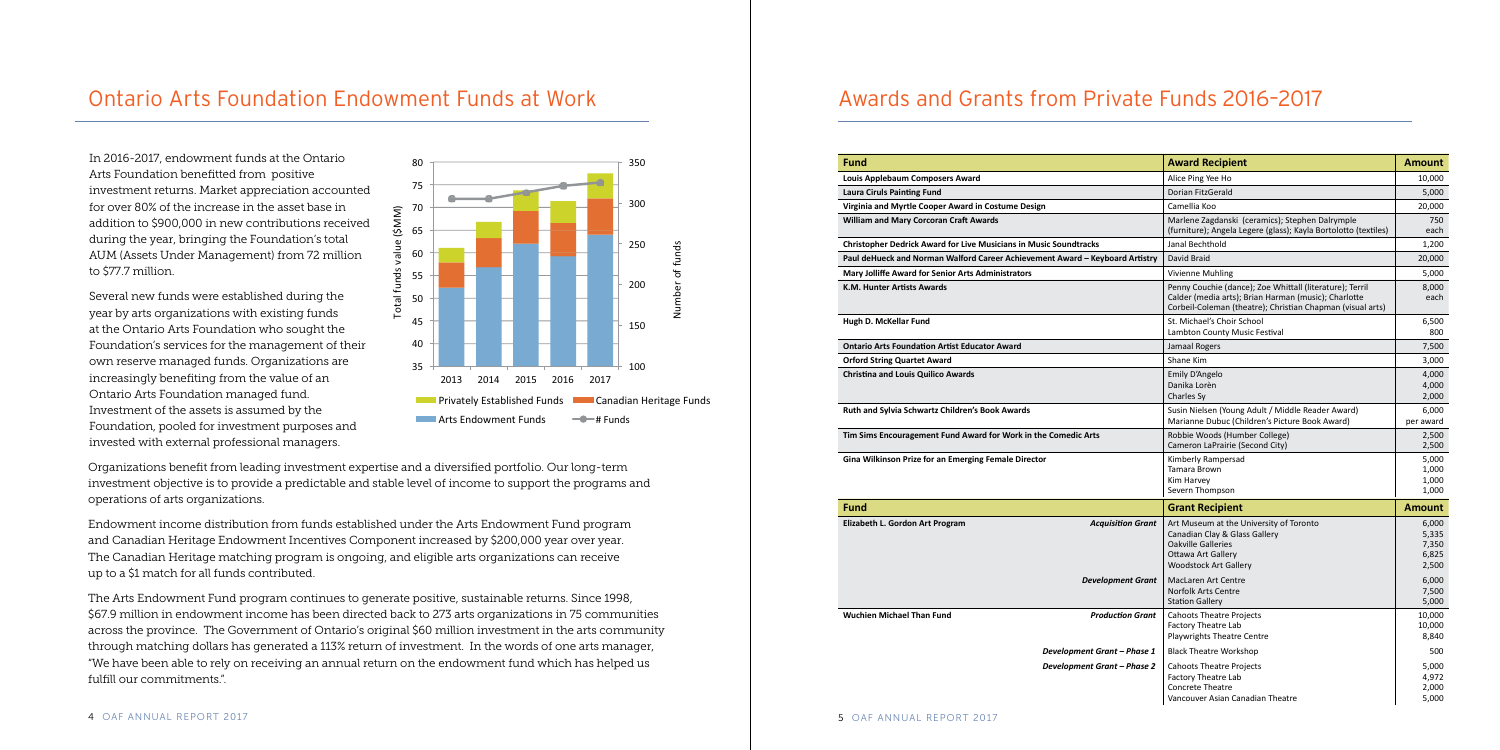### Supporting their community through scholarships and bursaries in the arts

The Dufferin Arts Council is a volunteer charitable organization dedicated to assisting artists and art students in all disciplines in the Greater Dufferin County community. The Dufferin Arts Council has been presenting awards, scholarships and bursaries to deserving Dufferin County high school graduates since 1993.

The Dufferin Arts Council has been able to grant their scholarships and bursaries with the help of the income generated from their endowment fund established at the Ontario Arts Foundation under the Arts Endowment Fund Program and, more recently, through an endowment fund established in honour of Reed Cooper.

In 1998, the Dufferin Arts Council Arts Endowment Fund was established and now has a value of approximately \$200,000. The Reed T. Cooper Bursary Fund is also valued at over \$40,000 today. Since these funds were established, they have generated endowment income in excess of \$35,000 and helped to award more than eighty successful applicants throughout Dufferin

County. "I would like to … remind you of the important role you have played in my life and in the life of many others when you encourage youth," said a recent scholarship recipient. "Today I am painting, drawing, photographing, doing research, meeting people from around the world specializing in textiles … I'm living the dream." The Dufferin Arts Council takes pride in following the careers of many of their scholarship recipients, and the Ontario Arts Foundation is honoured to be able to be a part of the Dufferin Arts Council's long-term planning.

" We inspire, educate and support the arts throughout Dufferin County," says Shelagh Roberts, Board of Directors Vice-President.

## Profile: Dufferin Arts Council



SCULPTURE BY DUFFERIN ARTS COUNCIL REED T. COOPER BURSARY RECIPIENT, DEBBIE EBANKS SCHLUMS

#### Building long-term support through patrons' private giving

Distinguished as a "Top 100 Festivals and Events in Ontario", Festival of the Sound is a premier summer classical music festival held in Parry Sound, on beautiful Georgian Bay. A volunteer Board of Directors works all year with staff to prepare for the summer concert series, which has grown from a 2-week \$60,000 Festival in 1980 to a 3-week \$700,000 Festival in 2017.

In 1999, with a contribution of one dollar, the Festival of the Sound established its first endowment fund at the Ontario Arts Foundation under the Government of Ontario's Arts Endowment Fund Program. The Festival continued to actively fundraise and participate throughout the course of the AEF Program.

In 2016, the Festival made a further contribution to its endowment and participated in the Department of Canadian Heritage's Endowment Incentives Component matching program, which saw its contribution nearly double.

With the addition of a further planned gift, the Festival established a third Ontario Arts Foundation managed fund this year to support its ongoing operations.

From an initial one-dollar contribution, to the addition of government matching funds, further contributions and investment growth, its endowment funds now total \$250,000, and have generated over \$90,000 in income to support the Festival's operations and programming.

As the Festival continues to flourish and generate significant financial support from its patrons, the Ontario Arts Foundation is pleased to be able to support the Festival of the Sound through stalwart investment stewardship.

" We realize now how important it is to find additional sources of income, like our endowment with the Ontario Arts Foundation," said Alison Scarrow-McGarvey, Executive Director.

### Profile: Festival of the Sound



CHARLES W. STOCKEY CENTRE FOR THE PERFORMING ARTS, PARRY SOUND *STOCKEY CENTRE, PARRY SOUND HARBOUR* BY ARTIST ALAN STEIN 2017 FESTIVAL OF THE SOUND BROCHURE COVER IMAGE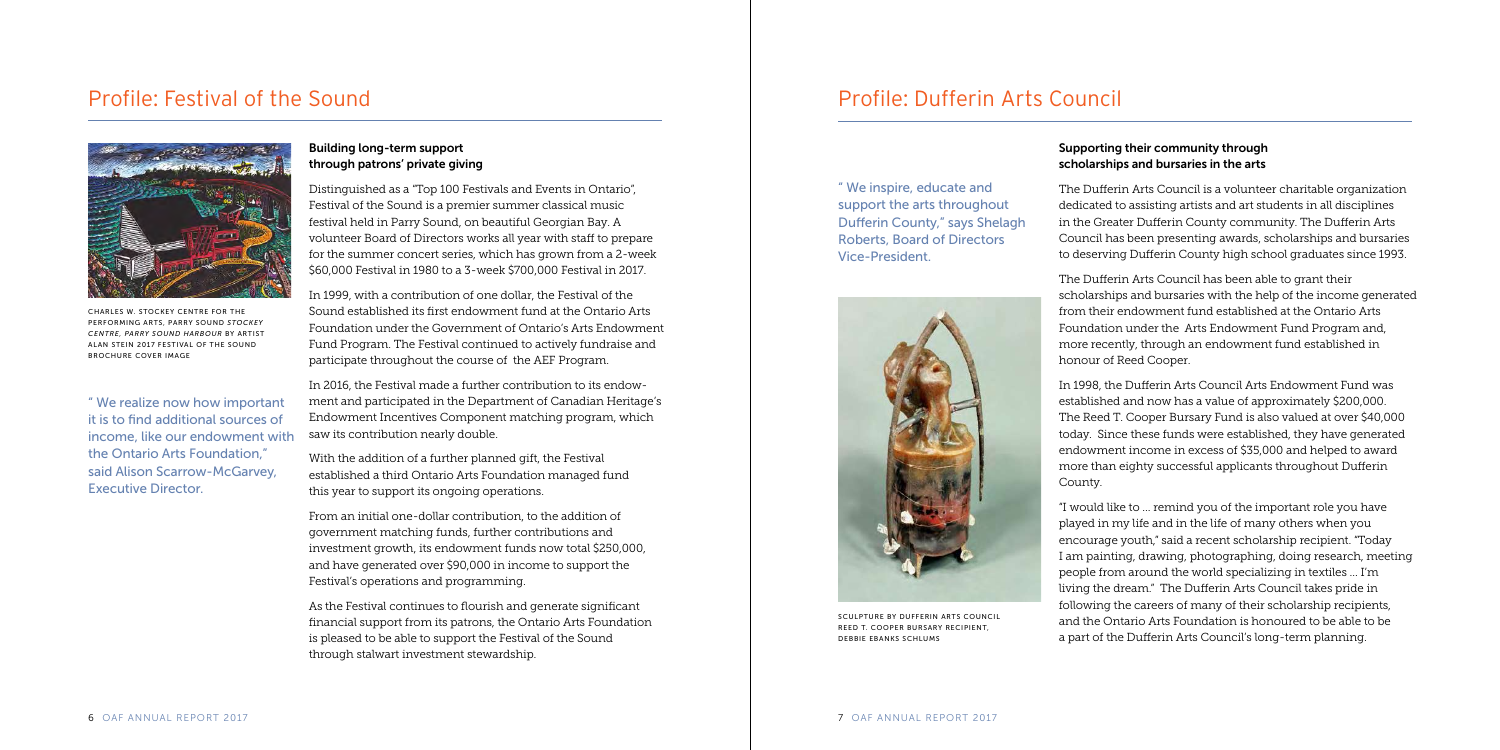Symphonic Chorus • Lost & Found Theatre • MacLaren Art Centre • Magnus Theatre • Mammalian Diving Reflex • Mariposa In the Schools • MASC Artists for Schools and Communities • McIntosh Gallery • Mercer Union, A Centre for Contemporary Art • Mississauga Choral Society • Mixed Company • Modern Times Stage Company • MOTUS O dance theatre • Music TORONTO • Muskoka Chautauqua • National Shevchenko Musical Ensemble Guild of Canada • National Youth Orchestra of Canada • Native Earth • Necessary Angel Theatre Company • New Music Concerts • Niagara Symphony Association • Nightwood Theatre • Nine Sparrows Arts Foundation • Norfolk Arts Centre at Lynnwood National Historic Site • Northern Lights Festival Boréal • Numus Concerts Inc. • Oakville Arts Council • Oakville Galleries • Obsidian Theatre Company • Odyssey Theatre • Ontario Association of Art Galleries • Ontario Handweavers and Spinners • Open Studio • Opera Atelier • Opera Canada • Opera in Concert • Opera.ca • Orchestra London Chatham-Kent Ontario Branch • Orchestra Toronto • Orchestras Canada • Orchestras Mississauga • Orillia Museum of Art and History • Ottawa Art Gallery / Galerie d'art d'Ottawa • Ottawa Arts Council / Conseil des arts d'Ottawa • Ottawa Bluesfest • Ottawa Chamber Music Society • Ottawa International Jazz Festival • Ottawa School of Art • Ottawa Symphony Orchestra • Peggy Baker Dance Projects • Peterborough Artists Inc. "Artspace"• Peterborough Symphony Orchestra • Planet in Focus • Pleiades Theatre • Power Plant Contemporary Art Gallery at Harbourfront Centre • Professional Writers Association of Canada • Prologue to the Performing Arts • Quinte Arts Council • Quinte Ballet School • Quinte Symphony • Red Maple Foundation • Regent Theatre Foundation • Renaissance Singers • Robert McLaughlin Gallery • Rodman Hall Arts Centre • Roseneath Theatre • Royal Canadian Academy of Arts • Royal Conservatory of Music • S.A.W. Gallery • S.A.W. Video • Salamander Theatre for Young Audiences • Scarborough Arts Council • Scarborough Philharmonic Orchestra • School of Dance (Ottawa) Pre-Professional Programme • School of Toronto Dance Theatre • Seaway Valley Singers • Shakespeare In Action • Sinfonia Toronto • Smile Theatre • Solar Stage • Soulpepper Theatre Company • Soundstreams Canada • St. Bernadette's Family Resource Centre • St. Marys Children's Choir • St. Thomas– Elgin Public Art Centre • Station Gallery • Stirling Festival Theatre • Storytelling Toronto • Stratford Summer Music • Sudbury Symphony Orchestra Association • Symphony Hamilton • Tafelmusik Baroque Orchestra • Talisker Players Chamber Music • Tapestry Opera • Tarragon Theatre • Textile Museum of Canada • The Cellar Singers • The Grand Theatre • Théâtre Action • Theatre Collingwood • Theatre Direct Canada • Théâtre français de Toronto • Theatre Gargantua • Theatre Kingston • Théâtre la Catapulte • Theatre Orangeville • Theatre Passe Muraille • Thirteen Strings Chamber Orchestra • Thousand Islands Foundation for the Performing Arts • Thunder Bay Art Gallery • Thunder Bay Symphony • Timmins Symphony Orchestra • Toronto Arts Foundation • Toronto Children's Chorus • Toronto Consort • Toronto Dance Theatre • Toronto International Film Festival • Toronto Mendelssohn Choir • Toronto Operetta Theatre • Toronto School of Art • Toronto Summer Music Foundation • Trinity Square Video • Upper Canada Playhouse • Visual Arts Centre of Clarington • Volcano • Westben Arts Festival Theatre • White Water Gallery • Windsor Symphony Orchestra • WKP Kennedy Gallery • Women's Musical Club of Toronto • Workers Arts and Heritage Centre • Writers' Union of Canada • Young People's Theatre • YYZ Artists' Outlet







Arts Organizations with Endowment Funds at the OAF | 4th Line Theatre Company • A Space • Agnes Etherington Art

TAPESTRY OPERA JUNIOR AMABILE CHOIR & AMABILE TREBLE CONCERT CHOIR ARTS OTTAWA EAST-EST COMPAGNIE VOX THÉÂTRE COMPAGNIE VOX THÉÂTRE OAKVILLE GALLERIES

Centre • Algonquin Arts Council • Amabile Choirs of London, Canada • Amadeus Choir of Greater Toronto • Amici Chamber Ensemble • Arcady • Arraymusic • Art Gallery of Algoma • Art Gallery of Burlington • Art Gallery of Guelph • Art Gallery of Hamilton • Art Gallery of Mississauga • Art Gallery of Northumberland • Art Gallery of Peterborough • Art Gallery of Sudbury / Galerie d'art de Sudbury • Art Gallery of Windsor • Art Gallery of York University • Art of Time Ensemble • Art Starts Neighbourhood Cultural Centre • Artengine • Artheart Community Centre • Arts Council of Sault Ste. Marie and District • Arts Etobicoke • Arts for Children and Youth • Arts Ottawa East-Est • B.A.A.N.N. Theatre Centre • Ballet Creole • Ballet Jörgen Canada • Bluewater Summer Playhouse • Blyth Festival • Brantford Symphony Orchestra Association • Brockville Concert Association • Brott Music Festival • Buddies in Bad Times Theatre • C The Visual Arts Foundation • C.C.M.C. Music Gallery • Canadian Art Foundation • Canadian Bookbinders and Book Artists Guild • Canadian Children's Book Centre • Canadian Children's Opera Company • Canadian Conference of the Arts • Canadian Contemporary Dance Theatre • Canadian Cultural Society of the Deaf • Canadian Film Centre • Canadian Music Centre • Canadian Stage • Cantabile Choirs of Kingston • Capitol Theatre Heritage Foundation • Carousel Players • Centre for Indigenous Theatre • Choirs Ontario • Chorus Niagara • Cinefest Sudbury International Film Festival • CKCU Ottawa Folk Festival • Clay and Paper Theatre • Common Boots Theatre • Compagnie Vox Théâtre • Company Theatre, The • Contact Contempory Music • Continuum Contemporary Music • Corpus Dance Projects • Craft Ontario • Creative Works Studio • Dance Collection Danse • Dancemakers • Dancer Transition Resource Centre • Dancetheatre David Earle • DanceWorks • DAREarts Foundation • DE-BA-JEH-MU-JIG Theatre Group • Definitely Superior Art Gallery of Thunder Bay • Design Exchange • DNA Theatre • Drayton Entertainment • Dufferin Arts Council • Dundas Valley School of Art • Ed Video Media Arts Centre • Elmer Iseler Singers • Elora Festival • Equity Showcase Theatre • Esprit Orchestra • Factory Theatre Lab • Festival of the Sound • Forest City Gallery • Fringe of Toronto Theatre Festival • Fujiwara Dance Inventions • Fusion: The Ontario Clay and Glass Association • Gallery 44 Centre for Contemporary Photography • Gallery Stratford • Gallery TPW • Gardiner Museum • Georgian Bay Symphony • Glenhyrst Art Gallery of Brant • Grand Philharmonic Choir • Guelph Arts Council • Guelph Chamber Choir • Guelph Jazz Festival • Guelph Youth Music Centre • Haliburton Highlands Guild of Fine Arts • Hamilton Artists Inc. • Hamilton Arts Council • Hamilton Philharmonic Orchestra • Hannaford Street Silver Band • Homer Watson House & Gallery • Hot Docs • Huntsville Festival of the Arts • Idea Exchange • Inner City Angels • Inside Out Toronto Lesbian & Gay Film & Video Festival • Kaeja d'Dance • Kingston Artists' Association • Kingston Regional Arts Council • Kingston Symphony Association • Kitchener-Waterloo Art Gallery • Kitchener-Waterloo Chamber Orchestra • Kitchener-Waterloo Symphony Orchestra Association • Koffler Gallery • La Galerie du Nouvel-Ontario, centre d'artistes • Latcham Gallery Association • Le Conseil des Arts de Hearst • Le Théâtre de la Vieille 17 • Le Théâtre du Nouvel-Ontario • Le Théâtre du Trillium • League of Canadian Poets • Les Éditions L'Interligne • Liaison

of Independent Filmmakers of Toronto • Lighthouse Festival Theatre • London Community Orchestra • London Fanshawe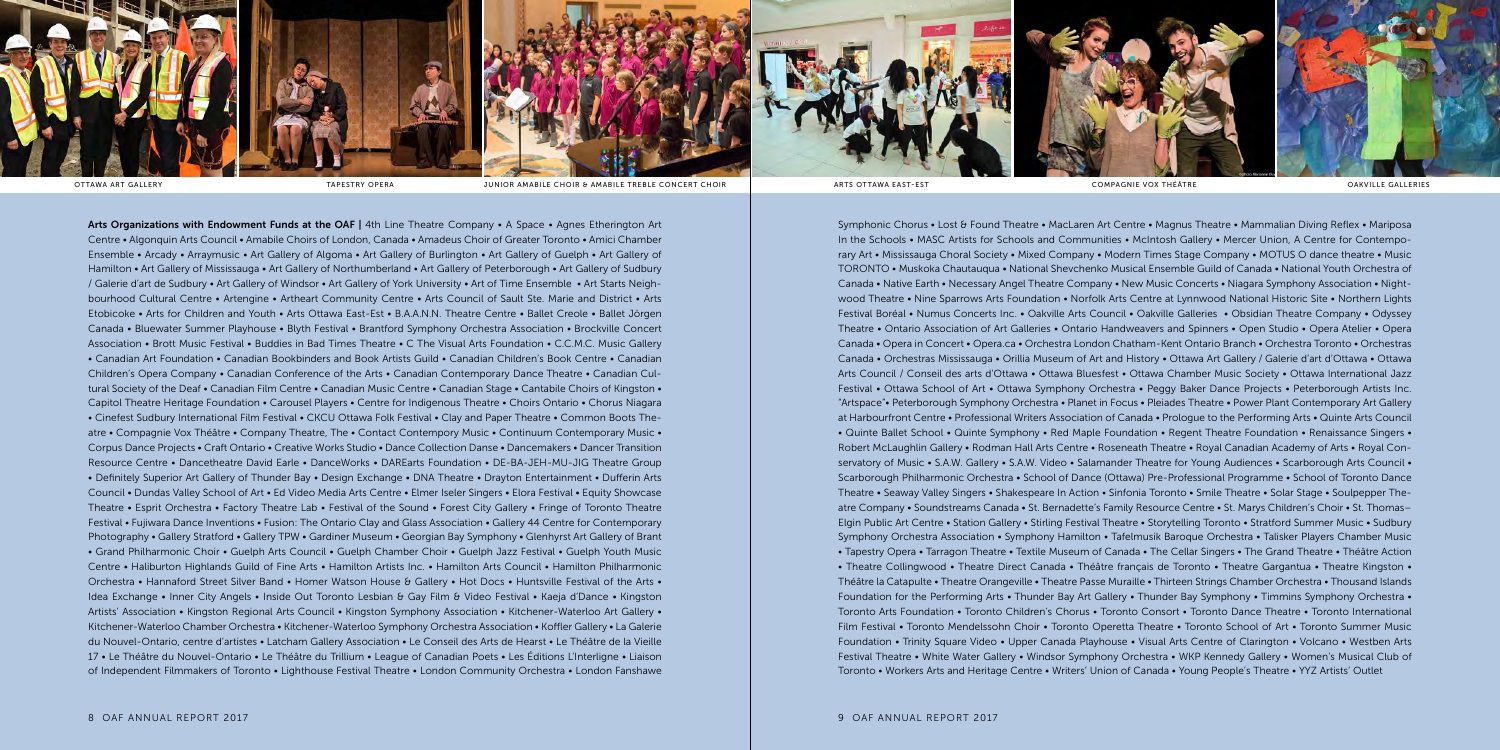### Vivienne Muhling is Honoured with the Inaugural Mary Jolliffe Award for Senior Arts Administrators

The inaugural Mary Jolliffe Award for Senior Arts Administrators was awarded in 2016 to Vivienne Muhling. The triennial award was established in honour of Mary Jolliffe, an esteemed theatrical press agent and publicist. The award recognizes the career and contributions made by an Ontario arts administrator in the field of arts communications, marketing and/or development in the non-profit arts sector.

#### Mary Jolliffe

Mary Jolliffe devoted her professional career to supporting the arts in North America. Mary held numerous public relations roles at organizations including at Stratford Festival, the O'Keefe Centre in Toronto, the Guthrie Theatre in Minneapolis, the Metropolitan Opera touring company in New York, Expo 67 in Montreal, the National Ballet of Canada, National Arts Centre,

the Canada Council and the Ontario Arts Council. In recognition of her efforts on behalf of the arts, she was named a Member of the Order of Canada in 1985. Vivienne Muhling Vivienne began her career in Canada working as a stage manager for Dora Mavor Moore. She subsequently ran two theatre businesses, Vivienne Stenson Concerts and Vivienne Stenson Publicity. Following her role as AGO's Communications Director, she started PR Projects, a company that managed publicity for theatres such as Theatre Passe Muraille, Toronto Free Theatre and Factory Theatre. As a producer she won a Dora Award for Indigo, starring Salome Bay. Vivienne served on the Boards of the Performing Arts Publicists' Association and of Performing Arts Lodges, where she became a resident in 1999.

" Vivienne Muhling is a great inaugural laureate for the Mary Jolliffe Award," said the 2016 jury members. "As an arts administrator, her advocacy for the acceptance of marketing and communications as part of the process of creating theatre is deeply appreciated."

### Profile: Mary Jolliffe Award for Senior Arts Administrators



VIVIENNE MUHLING AND ALAN WALKER

#### Ruth and Sylvia Schwartz Children's Book Awards Celebrate Forty Years of Supporting Canadian Children's Literature

For 40 years, the Ruth and Sylvia Schwartz Children's Book Awards have recognized artistic excellence in Canadian children's literature.

The Ruth Schwartz Children's Book Awards were established in 1976 by Sylvia Schwartz to honour the memory of her sister, Ruth, a prominent bookseller in Toronto. In 2004, their family renamed the awards to honour both sisters.

Two awards are presented annually, one for picture books and the other for titles written for young adult/middle readers. The winners are nominated by a three person awards committee comprised of a bookseller, a librarian and a children's book reviewer. The winners are selected by juries of young readers from an Ontario public school.

The administration of these awards is shared by the Ontario Arts Foundation, the Ontario Arts Council (which manages the jury process), and the Ruth Schwartz Foundation (which funds the awards).

"In this milestone year, we recognize the impact the Ruth and Sylvia Schwartz Children's Book Awards have had on Canadian children's literature over the last 40 years," said Alan Walker, Ontario Arts Foundation Executive Director. "As we look to the next 40 years, we look forward to continuing to celebrate the work of Canada's remarkable children's authors and illustrators."

" We write out of love, out of a passion for what art can accomplish, especially art for young readers. And one can only believe that a prize such as the Ruth and Sylvia Schwartz Children's Book Awards came about out of the same love, passion and commitment to the field and to children," says Tim Wynne-Jones, children's author and Schwartz award recipient.

### Profile: Ruth and Sylvia Schwartz Children's Book Awards



MARIANNE DUBUC, RECIPIENT OF THE 2016 CHILDREN'S PICTURE BOOK AWARD FOR *MR. POSTMOUSE'S ROUNDS*, WITH HER BOOK AND MORDECAI RICHLER'S *JACOB TWO-TWO MEETS THE HOODED FANG*, THE FIRST BOOK TO BE AWARDED THE SCHWARTZ AWARD IN 1976.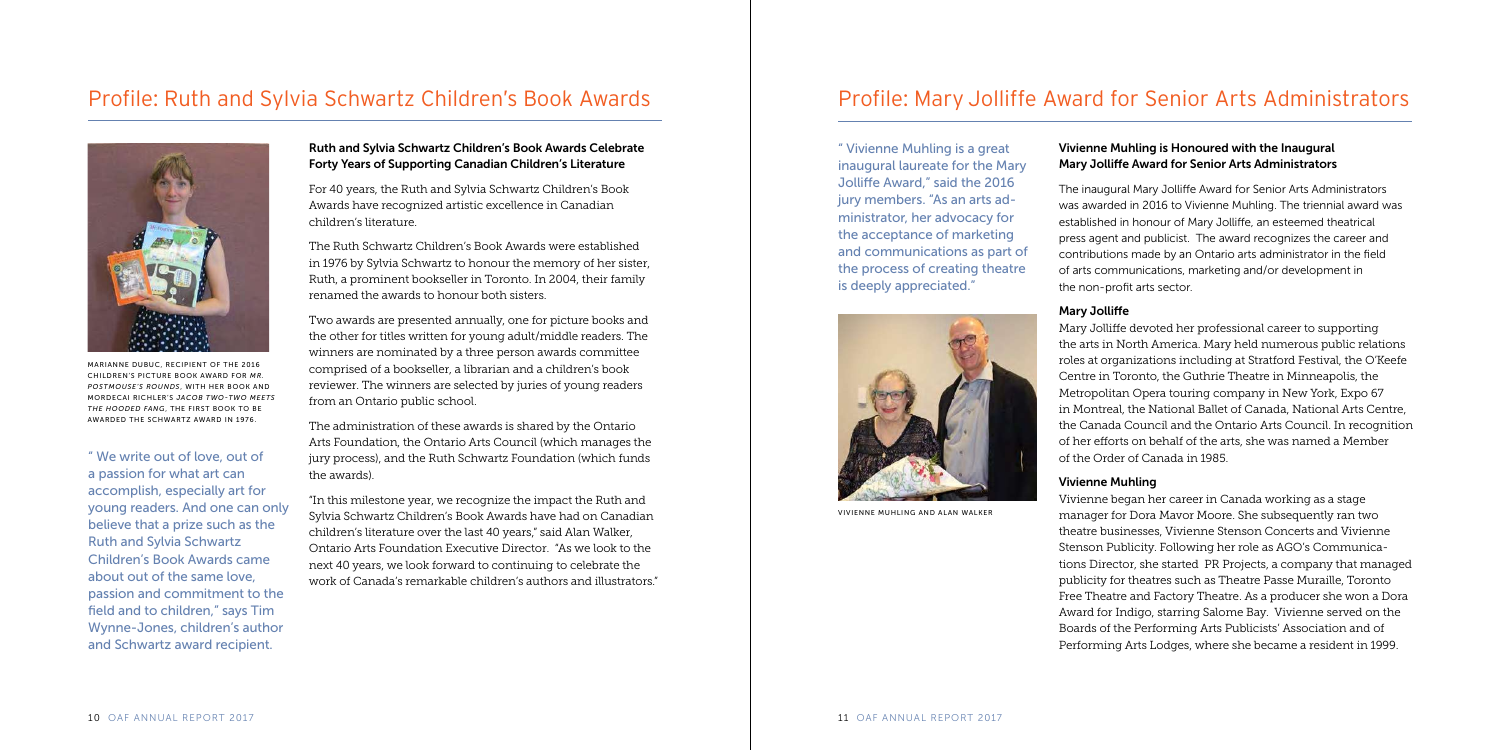#### Investment Philosophy

Our goal is to maximize investment returns of the invested funds, consistent with accepted risk tolerance levels and recognizing the need for annual payments. Our investment horizon is long term. Long term returns that balance current payouts to arts organizations and maintain inflation adjusted purchasing power are integral parts of the investment strategy.

#### Foundation Investment Objectives

- 1. Earn investment returns that support consistent income payouts
- 2. Cover OAF operating expenses
- 3. Preserve in real dollar terms the capital of endowment assets

#### Investment Strategy

Our investment horizon is long term. The Foundation investment strategy has an equity bias, and a preference for a value oriented approach. Long term returns that balance current payouts to arts organizations and maintain inflation adjusted purchasing power are integral parts of the investment strategy.

#### Investment Review

Investment returns for the Foundation in 2016 were a positive 9.82%. Over 5 years, the longer-term results are 10.9%, in line and ahead of the Foundation investment policy objective of achieving at least a 5% real rate of return over 5 years.



### Financial Highlights

#### 2016 marked another year of effective endowment stewardship.

Our goal is to protect and grow capital, while delivering stable annual income. In 2017, we received new funds from arts organizations investing gifts into existing endowments and new funds, awards established by private donors and Canadian Heritage matching endowment grants. Long term returns exceeded 9% and the Board continued to make income payouts at a level of 4.5% of fund market values, resulting in increased income for arts organizations.

| (5000s)                       | 2017   | 2016   | 2015   |
|-------------------------------|--------|--------|--------|
| <b>TOTAL ASSETS</b>           | 77,763 | 71,930 | 74,207 |
|                               |        |        |        |
| Investment returns*           |        |        |        |
| One year                      | 9.8%   | 7.2%   | 10.9%  |
| Three years                   | 9.3%   | 10.9%  | 12.5%  |
| Five years                    | 10.9%  | 9.1%   | 9.5%   |
| <b>Fund balances</b>          |        |        |        |
| <b>Arts Endowment Funds</b>   | 69,991 | 59,360 | 62,019 |
| Canadian Heritage Funds       | 8,049  | 7,317  | 7,181  |
| Privately Held Funds          | 5,497  | 4,808  | 4,654  |
| <b>Operating Funds</b>        | 206    | 416    | 333    |
| <b>Donations Received</b>     | 904    | 1,324  | 1,171  |
| Awards, Scholarships and      | 3,528  | 3,327  | 3,071  |
| <b>Income Payouts</b>         |        |        |        |
| <b>Operating expenses</b>     |        |        |        |
| Operations and asset          | 1,266  | 1,291  | 1,255  |
| management                    |        |        |        |
| As an average of total assets | 1.6%   | 1.8%   | 1.7%   |
|                               |        |        |        |

\* for the year ending December 31st (net of fees)

### Investment results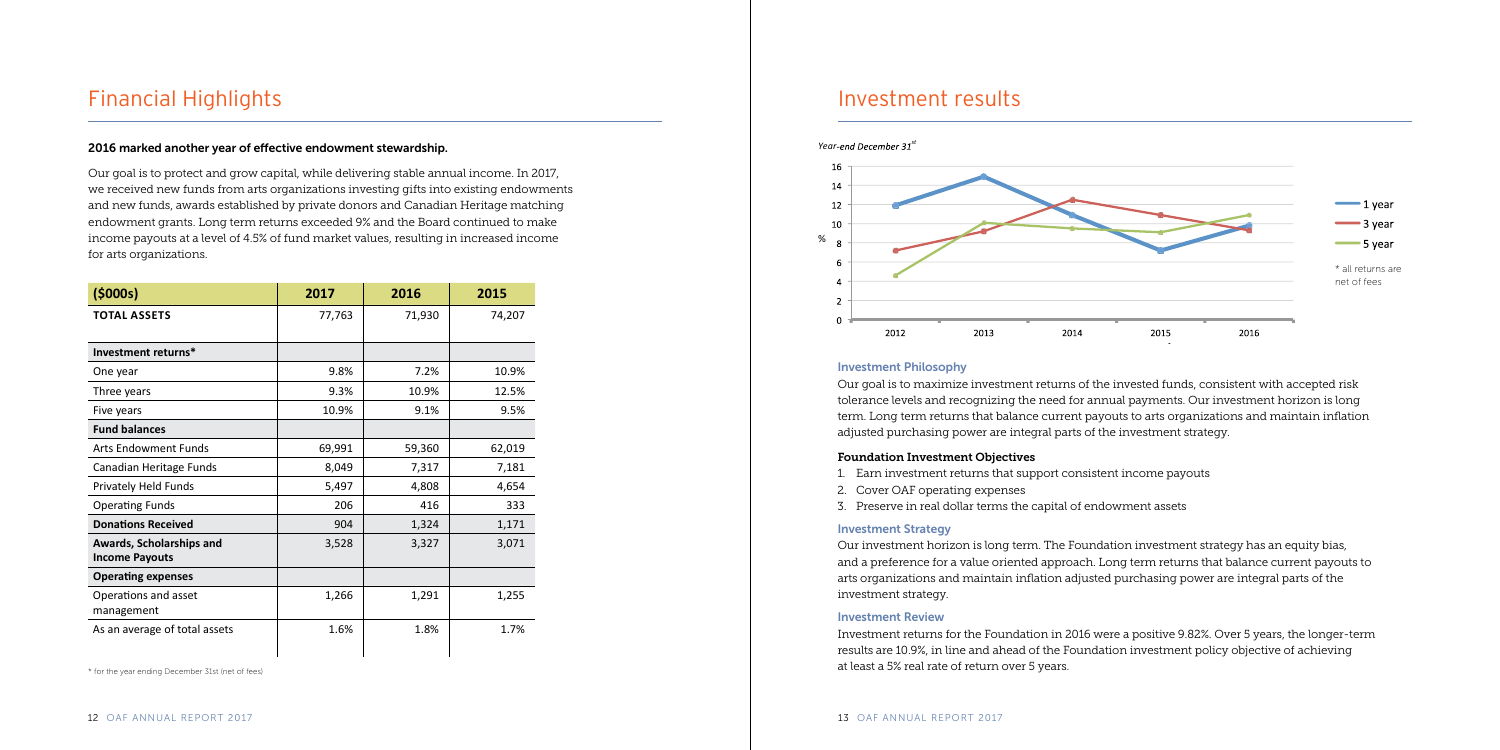### The Ontario Arts Foundation

#### Board of Directors 2016 – 2017

Kevin Garland Judith Gelber Anthony R. Graham, *Chair* John D. McKellar, CM, QC, *Vice-Chair* Gaelen Morphet James Pitblado, CM Timothy R. Price, *Treasurer* Donald M. Ross, OC Katherine L. Smalley Greg Sorbara Sean White John Wilkinson

#### **Staff**

Alan Walker, *Executive Director* Ann Boyd, *Director of Administration*

#### CONTACT US

Ontario Arts Foundation 121 Bloor Street East, 7th Floor Toronto, Ontario M4W 3M5 t. 416 969-7413 f. 416 961-7796 foundation@arts.on.ca Charitable registration number 89085 6370 RR0001

www.facebook.com/OntarioArtsFoundation Twitter: [@OntarioArtsFdn](https://twitter.com/ontarioartsfdn)

#### Advisors

Auditors KPMG LLP

Solicitor WeirFoulds LLP

#### Investment Counselors

Burgundy Asset Management Gluskin Sheff & Associates Inc. Turtle Creek Asset Management

#### Bankers & Custodians

Scotiabank RBC Investor Services SS&C GlobeOp Financial Services National Bank Correspondent Network

The Ontario Arts Foundation is governed by an independently elected board of directors, who bring business and personal arts philanthropic experience to the Foundation's oversight and management. Standing committees of the board include: Advocacy, Executive, Finance and Audit, and Governance and Nominating.

Asset mix remained largely consistent, with small reductions in fixed income weightings, where it was felt higher returns could be achieved in other asset classes, without incurring additional risk. Quality, well managed companies held by our managers have performed well. 2017 will bring market challenges, but the strategies employed by each manager are expected to preserve and grow capital.



### Investment results

Ontario Arts Foundation Portfolio Has Lower Volatility versus Balanced Universe: *Annualized 5 Year Period ending December 31, 2016* 



Return %

\* portfolio with Burgundy Asset Management

Source: e-vestment Alliance, Canadian Balanced Universe, based on quarterly return periods. Returns presented in \$ Cdn and gross of management fees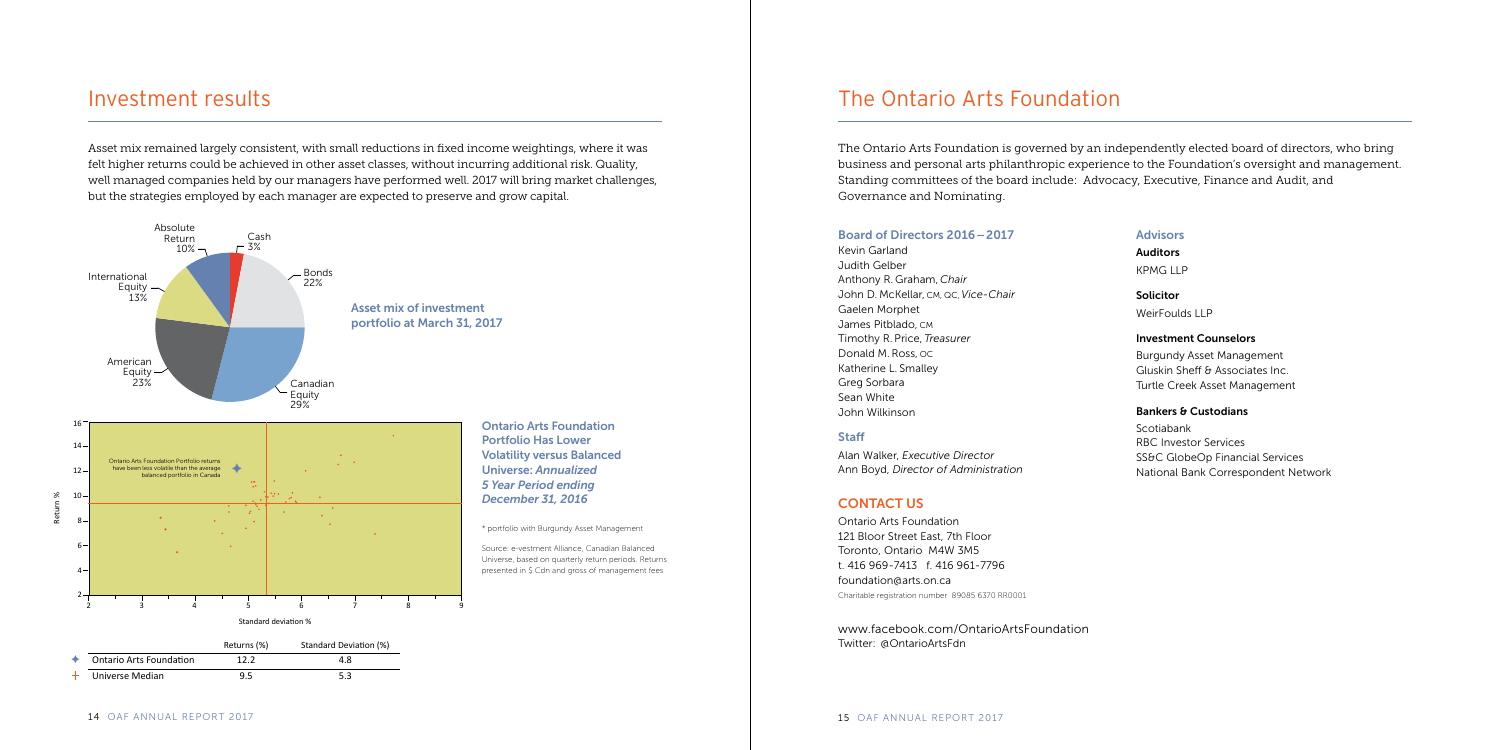

#### Photo Credits

#### **COVER**

Installation view of *Judith Scott* at Oakville Galleries at Centennial Square, 25 September — 30 December 2016. Photo: Toni Hafkenscheid.

#### PAGE 2

Festival goers give virtual reality a try with Hot Docs 2017 DocX program. Photo by Sophia Burke, courtesy of Hot Docs.

#### PAGE<sub>6</sub>

Charles W. Stockey Centre for the Performing Arts, Parry Sound. *Stockey Centre, Parry Sound Harbour* by artist Alan Stein. 2017 Festival of the Sound brochure cover image.

#### PAGE<sub>7</sub>

Sculpture by Dufferin Arts Council Reed T. Cooper Bursary recipient, Debbie Ebanks Schlums.

#### PAGES 8–9

Ottawa Art Gallery. L-R: Lawson A.W. Hunter, Chair OAG Board of Directors, Councillor Mathieu Fleury, Mayor Jim Watson, Alexandra Badzak, Grant McDonald (Regional Managing Partner KPMG), Alexandra Duret. Photo Credit: David Barbour.

Tapestry Opera. *Naomi's Road*. L-R Erica Iris as Obasan, Hiather Darnel-Kadonaga as Naomi and Sam Chung as Stephen. Photo Credit: Dahlia Katz.

Junior Amabile Singers and Amabile Treble Concert Choir. London, Ontario.

Arts Ottawa East-Est. Girls from Dandelion Dance 'Celebrating Canada Through Diversity and Dance' part of 12 of the NeighborhoodArts150 — Celebrating Ottawa Communities projects performing at Bayshore Shopping Centre. More about the program: www.150ArtsOttawa.ca

Compagnie Vox Théâtre. *Mots de jeux* de Sarah Migneron. Crédit photo de Marianne Duval.

Courtesy of Oakville Galleries.

#### PAGE 10

Marianne Dubuc, recipient of the 2016 Children's Picture Book Award for *Mr. Postmouse's Rounds*, with her book and Mordecai Richler's *Jacob Two-Two Meets the Hooded Fang*, the first book to be awarded the Schwartz Award in 1976.

#### PAGE 11

2016 Mary Jolliffe Award for Senior Arts Administrator recipient, Vivienne Muhling with Alan Walker, Ontario Arts Foundation Executive Director.

#### PAGE 16

Lakeshore Arts, The Music Studio, Creative Village Studio, and Village of Islington BIA at historic Montgomery's Inn. Part of Animating Historic Sites: a partnership between Toronto Arts Council and City of Toronto Museums & Heritage Services. Photo Credit: Jeremy Sale.

#### BACK COVER

David Braid, recipient of the 2016 Paul DeHueck and Norman Walford Career Achievement Award for Keyboard Artistry.